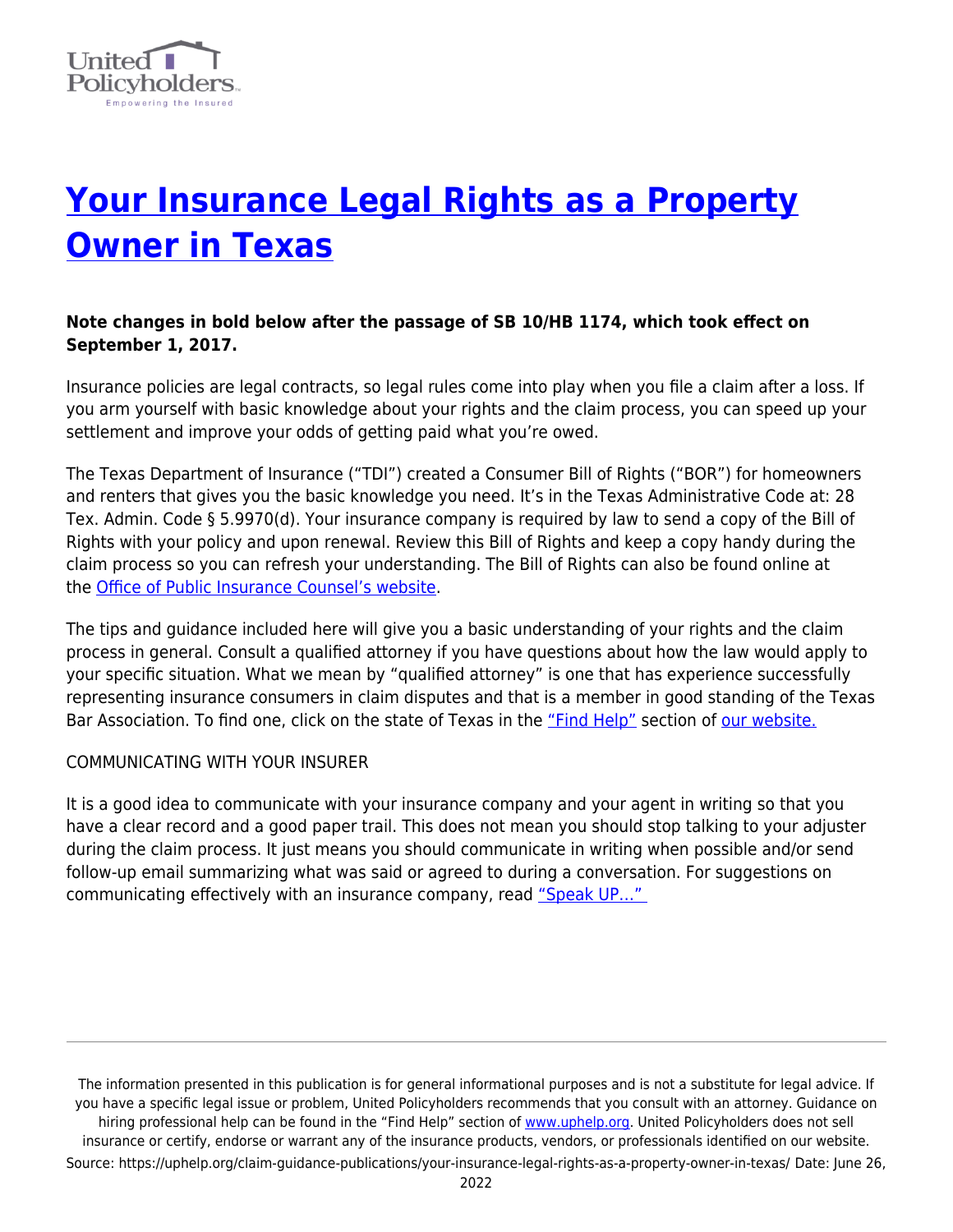

#### THE CLAIM PROCESS

To trigger many of your legal rights, you must give your insurer written notice of your claim. Once you provide this notice, your insurance company must begin investigating your claim within 15 days. Tex. Ins. Code § 542.055; BOR ¶ 30. The company may ask you for information related to your claim. You must cooperate with reasonable requests, but you have the right to refuse to provide information that does not relate to your claim. You may also refuse to provide your federal income tax records (unless your insurer gets a court order or your claim involved lost income or a fire loss). BOR ¶ 33; 28 Tex. Admin. Code 21.203. If you do refuse an insurer's request, it's always wise to politely explain your position in writing and give examples of how you've cooperated and/or already provided sufficient information to support your claim.

Once the insurer receives written notice of your claim, the company has 15 business days to accept or reject it. Tex. Ins. Code § 542.056. If the company agrees to pay, it must do so within 5 business days. Tex. Ins. Code § 542.057. If the company rejects your claim, it must explain its reasons in writing. Tex. Ins. Code § 542.059.

There are exceptions to the rules above. If an insurer needs more time, it may take 45 days to make a decision if it sends a notice to you explaining the delay. Tex. Ins. Code § 542.056. Also, if the company suspects arson, it has 30 days after receiving the required paperwork to either accept or reject a claim. Id. In addition, TDI can give companies an extra 15 days after a major natural disaster and surplus lines carriers have 20 days to pay your claim after agreeing to do so. Tex. Ins. Code § 542.059.

The company adjuster will prepare an estimate of the cost to repair or replace your home and any personal belongings that got damaged or destroyed. The company will make an offer based on this estimate. In the event of a partial loss, where the insured elects to repair or replace the property, the insurer should not deduct depreciation. Farmers Mut. Protective Ass'n of Texas v. Cmerek, 404 SW.2d 599, 600–601 (Tex. Civ. App. Austin 1966)(no pet.). If the company denies your claim in whole or in part, the company must give you the reasons why in writing. BOR ¶ 29, 28 Tex. Admin. Code § 21.203, and Tex. Ins. Code § 542.056.

If the insurance company takes too long to pay your claim, **they may owe you interest at the rate of 10% per year after September 1, 2017 (down from 18% before the passage of SB 10/HB**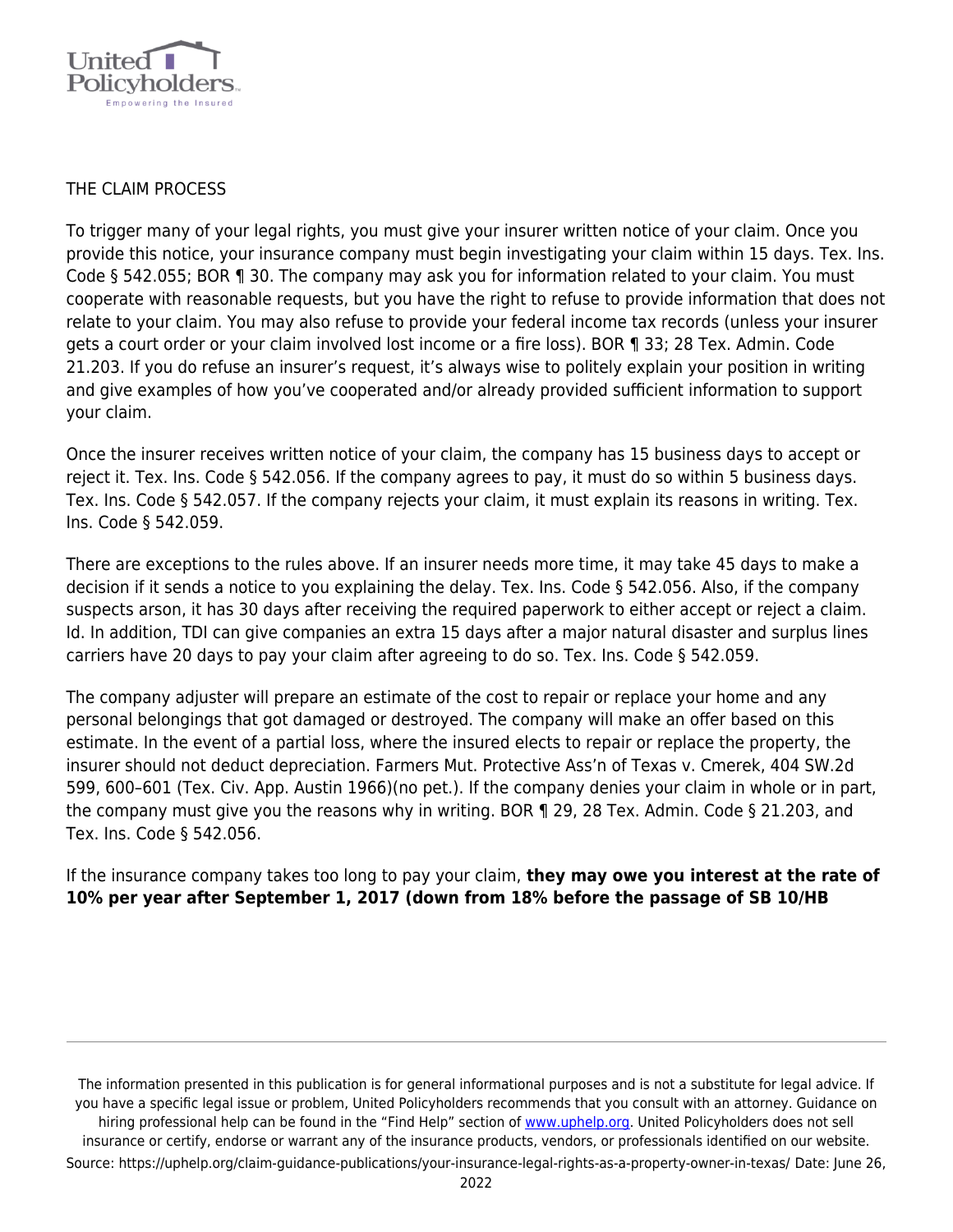

**1774)** plus reasonable attorneys fees if you sue and win. Tex. Ins. Code § 542.060. In a lawsuit, the insurance company has the burden of proving it was not obligated to pay.

Within 15 days after you report your loss, your insurer may request a signed, notarized proof-of-loss form. The company will probably ask you to estimate the replacement cost of your household items lost as well as the cost of repairing your home. Check out the free resources in the Property Damage section of UP's Claim Help Library. You'll find [sample proof of loss forms](https://uphelp.org/claim-guidance-publications/sample-letters-and-documents/) for both Dwelling and Contents claims, as well as suggestions for shortcuts to help you find prices and document the value of what needs to be repaired and replaced. Remember to include even small items such as kitchen utensils and to include sales tax in your cost estimates. Keep a copy for your records. If your insurer is pressuring you to estimate your losses before you have time to do a thorough job, it's OK to insert "undetermined" and sign and submit a proof of loss form, then supplement it later.

#### UNFAIR CLAIM SETTLEMENT PRACTICES AND EQUAL TREATMENT

Your insurer is prohibited from using unfair claim settlement tactics. The legal term is "unfair practices". The Texas Administration Code defines these by listing prohibited practices. 28 Tex. Admin. Code § 21.203. The following are a few examples of tactics considered to be unfair settlement practices in Texas. (See also Tex. Ins. Code. Ch. 541):

1. Misrepresenting to claimants pertinent facts or policy revisions relating to coverages at issue; (lying)

2. Not attempting in good faith to effectuate prompt, fair, and equitable settlements of claims submitted in which liability has become reasonably clear; (foot dragging)

3. Failing to affirm or deny coverage of a claim to a policyholder within a reasonable time; (stringing you along)

4. Refusing to pay claims without conducting a reasonable investigation based upon all available information; (cheating)

5. Failing to provide reasonable explanation of denial/settlement offer; and (keeping you in the dark)

6. Failing to promptly provide claim forms, when provided in the policy, if the insurer requires forms for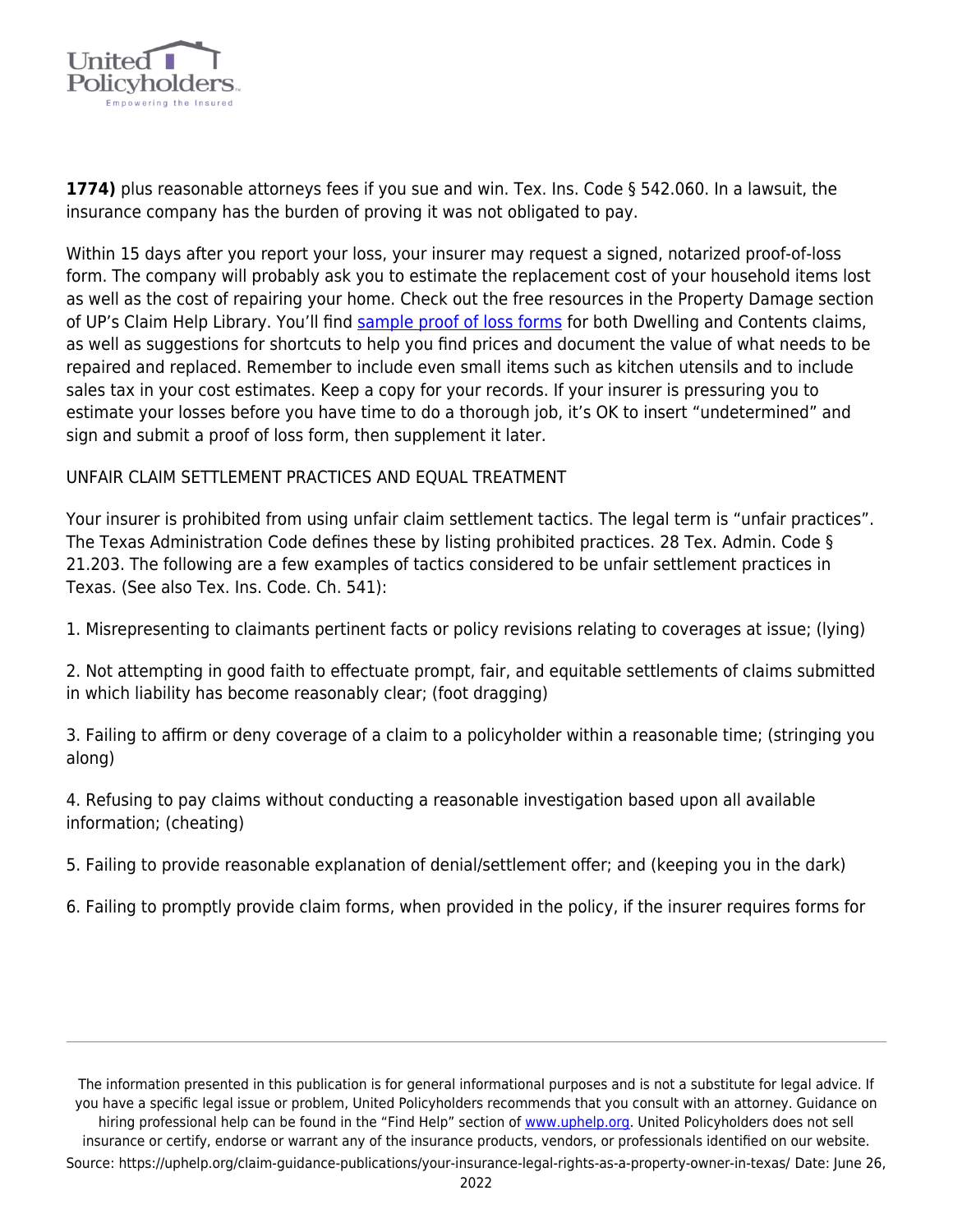

settlement. (Stalling)

Generally (unless based on sound actuarial principles), an insurance company may not treat you differently from others "of the same class and essentially the same hazard." BOR ¶ 38. If you lose money as a result of being unfairly discriminated against, you have the right to sue the insurance company. BOR ¶ 38. If you win your suit, you may recover the money you lost, plus court costs and attorney and necessary expert witness fees. If the court finds the insurance company knowingly violated your rights, it may award up to an additional \$25,000 per claimant. BOR ¶ 38.

Disagreements: If you disagree with the adjuster's estimate, let the company know. You may reject any settlement amount, including any unfair valuation, offered by the company. You have the right to have your home repaired by the repair person of your choice. BOR ¶ 28.

Generally, if the company refuses to make adjustments to the estimate, you can use a process called appraisal. State Farm Lloyds v. Johnson, 290 S.W.3d 886 (Tex. 2009). The majority of insurance policies contain an appraisal clause. State Farm Lloyds v. Johnson, 290 S.W.3d 886, 889-890 (Tex. 2009). The appraisal process is used to determine the amount the company should pay. It is not used to "construe the policy or decide whether the insurer should pay." Id. at 890. UP offers a simple explanation of the insurance appraisal process along with suggestions and options for resolving claim disputes in the [Claim](https://uphelp.org/claim-guidance-publications/claim-coverage-dispute-resolution-help/) [Dispute Resolution](https://uphelp.org/claim-guidance-publications/claim-coverage-dispute-resolution-help/) section of [our website.](https://uphelp.org/)

Time limitations: Your policy most likely has time limitations for submitting documentation, claiming benefits and filing a lawsuit. **After September 1, 2017, you will be required to put your insurance company "on notice" that you intend to sue them: 61 days before you file suit you must list all of your damages. The insurer is then permitted to conduct another inspection. Failure to comply with this provision can preclude the recovery of attorneys fees.** Depending on the wording of your policy, you may need to submit receipts to collect full benefits for the replacement value of items for which your insurer has paid you "actual cash value."

If you sue an insurance company, you must file your suit on or before the second anniversary of the date you were denied insurance (or treated unfairly) or the date you reasonably should have discovered the unfair denial or treatment. This rule is generally enforced strictly. If you "sleep on your rights" you will lose them.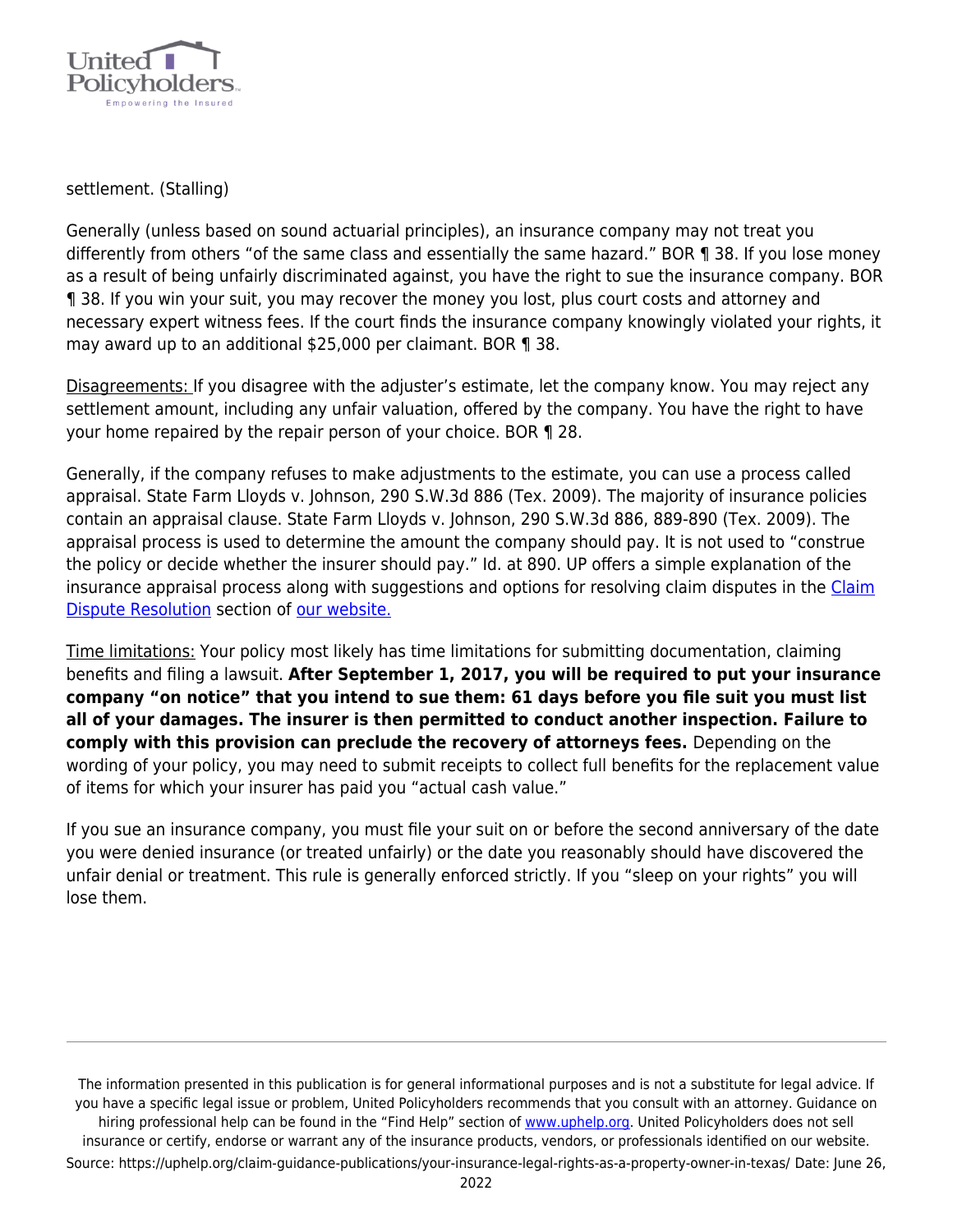

If a court decides that your lawsuit is frivolous/filed without good cause or just to harass the insurance company, you will be required to pay the insurance company's court costs and attorney fees. BOR ¶ 38.

**Venue: After September 1, 2017, an out-of-state surplus lines/non-admitted insurance company may assume liability for an in-state adjuster under their employ, which means that cases may be removed from Texas state court to a Federal court. This is significant given the [recent growth in surplus lines in Texas.](https://uphelp.org/texas-stamping-office-upward-trend-continues-for-surplus-lines/)** 

Payments: After notifying you that your claim is approved (in whole or in part), the company must pay within 5 business days. BOR ¶ 30. If you do not receive your payment within 5 business days, contact the company. If you believe that the company is purposely delaying and ignoring your written requests for payment, contact TDI for help. If the delay goes on for a long time and involves a substantial sum of money, consult with a qualified attorney.

Note from Texas Department of Insurance website: Most companies pay homeowners claims with two checks. The first, issued after the adjuster reviews your loss, is for the estimated cost of repairs, minus depreciation and your deductible. The company will issue the second check for the balance of your claim after it receives the contractor's bill for the finished job, as long as the repairs or replacements are completed within 365 days of the date of loss. You may submit a written request for an additional 180 days extension.

When your home is financed: If you're financing your home, the insurance company may require your lender to sign your claim check and therefore send the check to the lender. In that case, the lender must notify you within 10 days of receipt of the check. BOR 1 31. After your request the funds from your lender, within 10 days the lender must either (1) release the money to you; or (2) tell you in detail what you must do to receive the funds. "If the lender does not provide the notices mentioned above or pay the money to you after all requirements have been met, the lender must pay you interest on the money at 10% per year from the time payment or the notices were due." BOR ¶ 31.

## USING YOUR REPLACEMENT FUNDS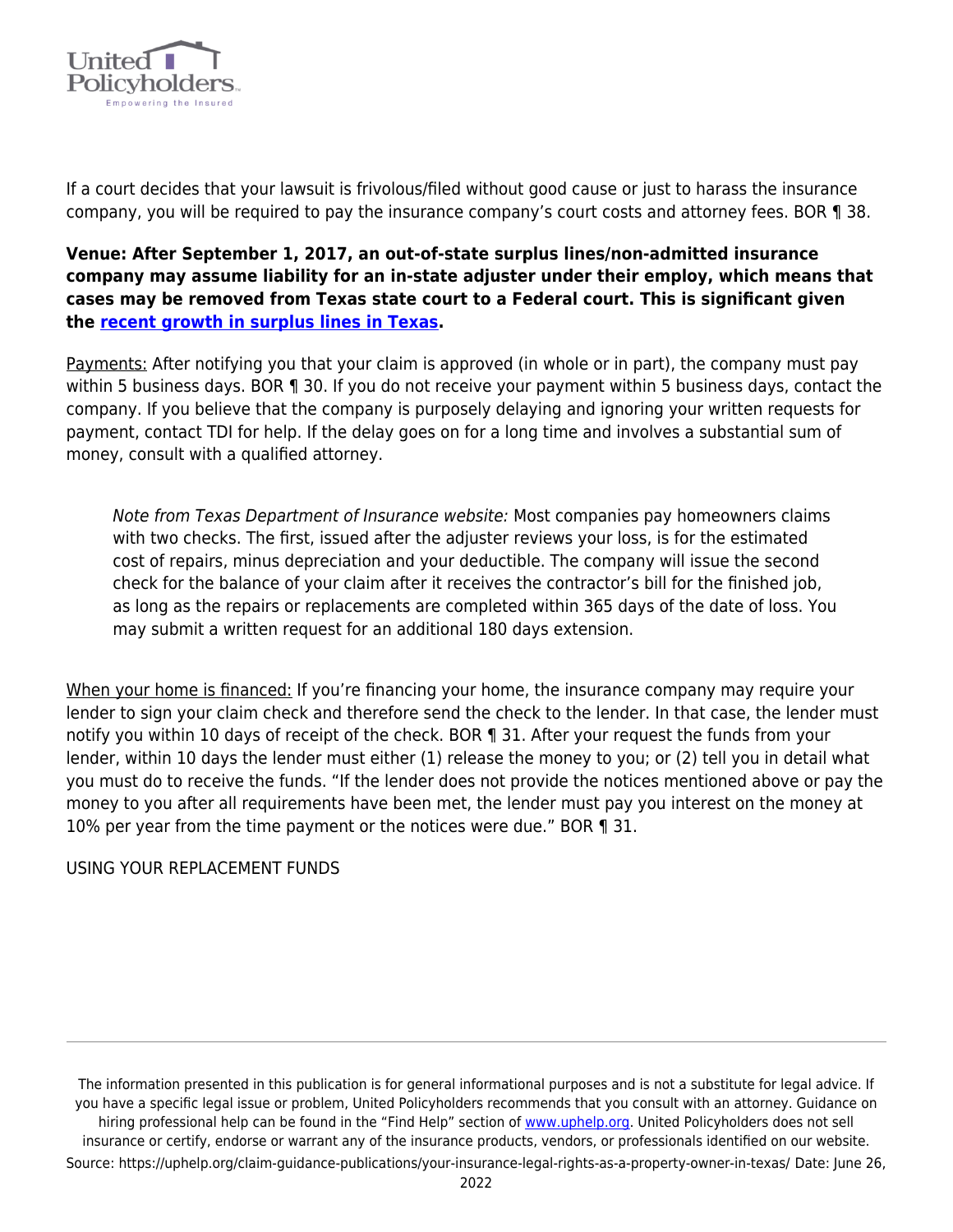

If your home was destroyed, you may use your replacement funds to buy or build in another location as long as what you buy or build is functionally similar to the property that was destroyed. [Fitzhugh 25 Partners v. Kiln Syndicate KLN 501, 261 S.W.3d 861 (Tex. App. 2008)]. In the case of your home, this simply means you must buy or build a new home and not spend the money on whatever you want. Your policy may limit your recovery to the lesser of the cost of rebuilding a similar building on the same site or the amount you actually spend to replace the property. Be sure to get an estimate to replace the home on the original property even if you intend to buy or build elsewhere.

FINAL TIPS AND SUGGESTIONS:

Read UP's [Top Ten Claim Tips](https://uphelp.org/claim-guidance-publications/top-10-insurance-claim-tips/), and follow these simple steps:

• Keep in contact with your insurance company**.** If you are not able to stay in your home, make sure the company has an address and phone number where it can reach you.

• Inventory and document your losses: Take pictures of items before they're destroyed or taken away for repairs, and of your lot before it gets cleared (if applicable.) Create detailed lists of damaged property. If your home was seriously damaged or completely destroyed, get at least one, ideally two, independent repair/replacement cost estimates.

• Make only temporary repairs**.** The company may deny your claim if you make permanent repairs before it inspects. So, if you're not sure if your company considers a repair to be permanent, ask your company (in writing) before starting any repair work. The cost of these repairs and for storing personal belongings is likely covered by your policy.

• Be present for the inspection. It's a good idea to be home when the adjuster performs his or her inspection. Feel free to ask your contractor to be there with you to discuss estimates with the adjuster or the company.

• Keep all receipts**.** You must provide evidence that you bought replacement items and incurred expenses due to losing the use of all or part of your property. . Receipts will help you get reimbursed more quickly for out of pocket expenses.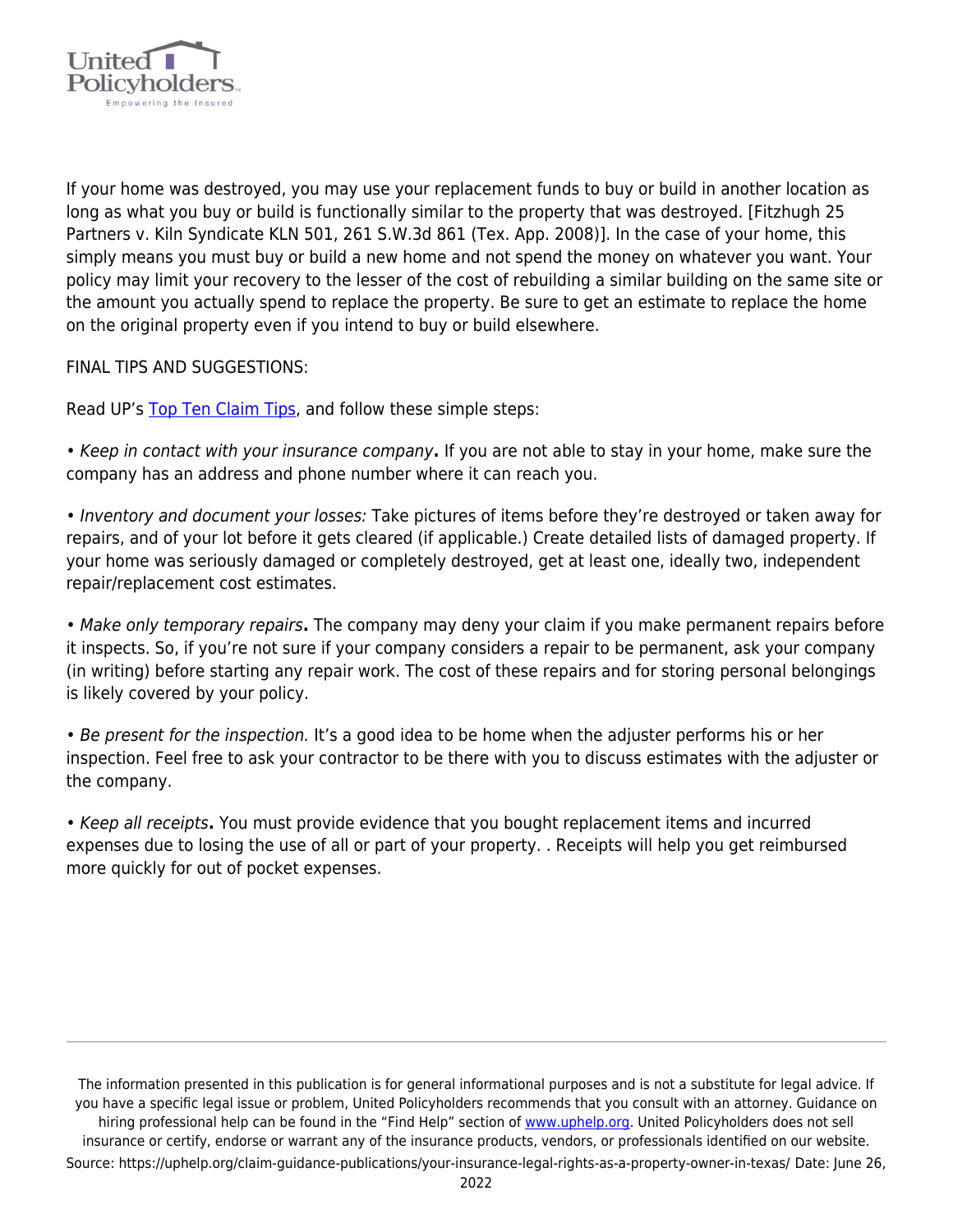

#### COMPLAINTS AGAINST YOUR INSURANCE COMPANY

Remember that insurance companies are subject to penalties if they fail to settle claims promptly and fairly. You can first try to resolve the dispute by contacting the company. Read ["Speak UP"](https://uphelp.org/claim-guidance-publications/speak-up-how-to-communicate-with-your-insurance-company/) and visit the [UP Claim Help Library](https://uphelp.org/claim-guidance-publications/) for tips on strategy.

If you are unable to resolve the problem, you can file a complaint with TDI. You may do so on TDI's website at [www.tdi.state.tx.us/consumer/complfrm.html.](http://www.tdi.state.tx.us/consumer/complfrm.html) You may also fax a complaint to (512) 475-1771 or send an email to [ConsumerProtection@tdi.state.tx.us](mailto:ConsumerProtection@tdi.state.tx.us). Finally, you may file a complaint by mail at:

Texas Department of Insurance Consumer Protection (111-1A) P.O. Box 149091 Austin, Texas 78714-9091

If you have a general insurance question, call the TDI Consumer Help Line at 1-800-252-3439.

#### HIRING PROFESSIONAL HELP

You have the right to hire a qualified attorney or public adjuster to help you document your losses, file your claim and negotiate an insurance settlement on your behalf.

An experienced and reputable public adjuster cannot practice law or give legal advice, but should be familiar with the insurer's duties under the law in your state, as well as insurance lingo and the claim process. A good public adjuster can document and prove your losses and negotiate a full and fair settlement. Generally speaking, if you hire a public adjuster you agree to pay them a percentage of whatever they recover on your behalf – not an hourly fee.

A qualified attorney can represent you in all aspects of resolving an insurance claim, including giving you legal advice, negotiating a settlement, representing you in an appraisal, mediation or arbitration, and/or filing suit on your behalf. Generally speaking, if you hire an attorney to help you resolve an insurance claim dispute, you should hire him or her on a contingency (not hourly) fee basis.

For more information on hiring an attorney or public adjuster: